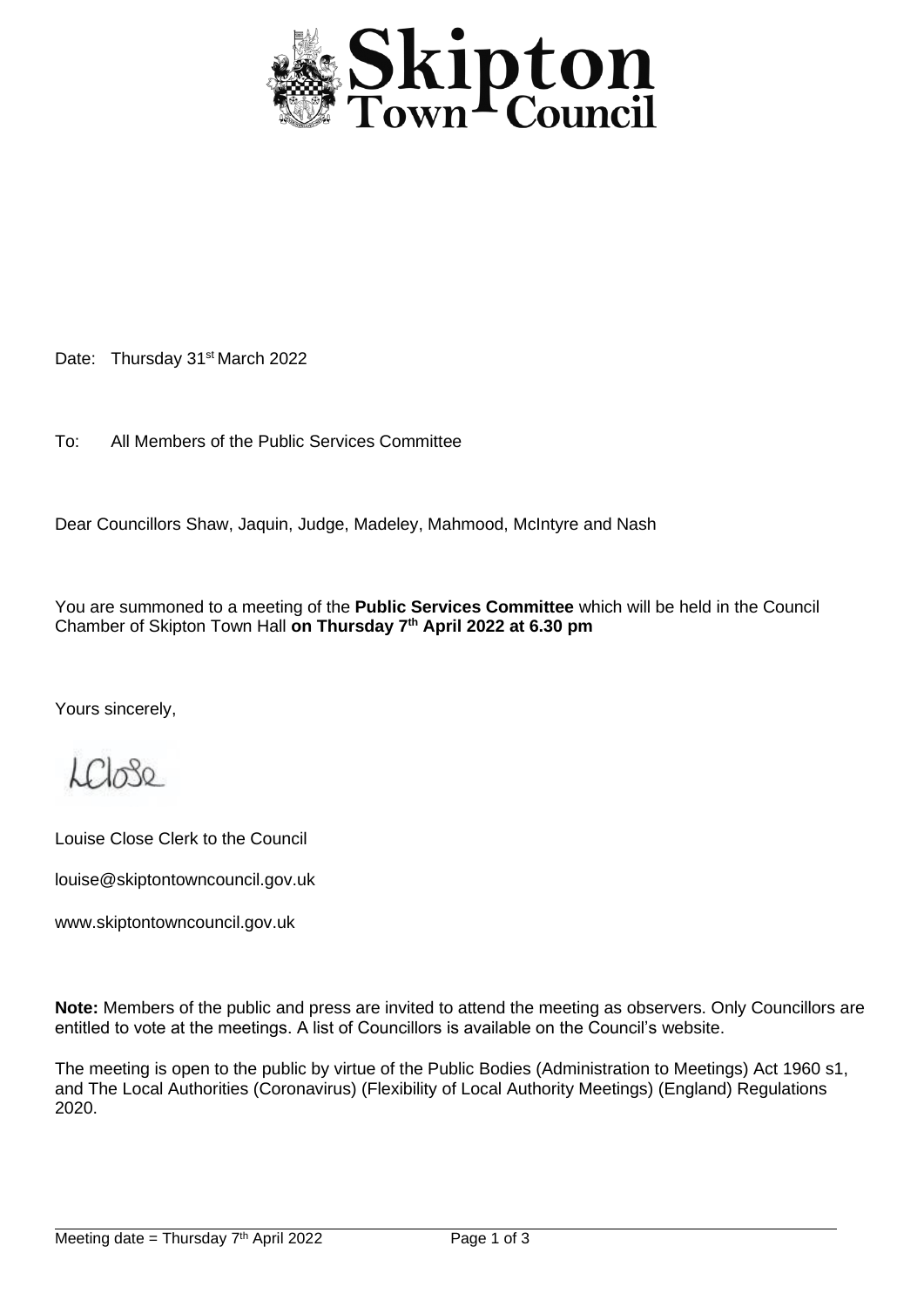## **SKIPTON TOWN COUCIL 7 th April 2022 18.30pm**

## **A copy of the agenda is available in larger print upon request.**

# **A G E N D A**

### **1. Chairman's Remarks**

### **2. Apologies for Absence**

### **3. Disclosures of Interest**

To receive any disclosable pecuniary interests from members on matters to be considered at the meeting. The disclosure should include the nature of the interest and be registered with the monitoring officer within 28 days. Members are to ensure that their Register of Interests form is kept up to date with the CDC Monitoring Officer.

### **4. Dispensations**

To decide upon any dispensation requests from members received by the Clerk in respect of this meeting.

### **5. Representations from public**

RESOLUTION to adjourn the meeting in order to allow members of the public to make representations, answer questions and give evidence in respect of the business on the agenda. Each member of the public is entitled to speak for 3 minutes.

• Questions / observations from members of the public

### **6. Minutes of the previous meeting**

To accept the minutes of the meeting held on Thursday 6<sup>th</sup> January 2022 and extra ordinary meeting held on Thursday 10<sup>th</sup> February 2022 as a true and accurate record.

### **7. Matters Arising**

Matters arising from the previous meeting, not already on the agenda

- War Memorial Trust application
- Churchyard Wall
- Road sweeper

### **8. Budget**

To receive the budget to date for this committee

### **9. Wildflower Verge Project**

To receive an update about the Wildflower verges

\_\_\_\_\_\_\_\_\_\_\_\_\_\_\_\_\_\_\_\_\_\_\_\_\_\_\_\_\_\_\_\_\_\_\_\_\_\_\_\_\_\_\_\_\_\_\_\_\_\_\_\_\_\_\_\_\_\_\_\_ \_\_\_\_\_\_\_\_\_\_